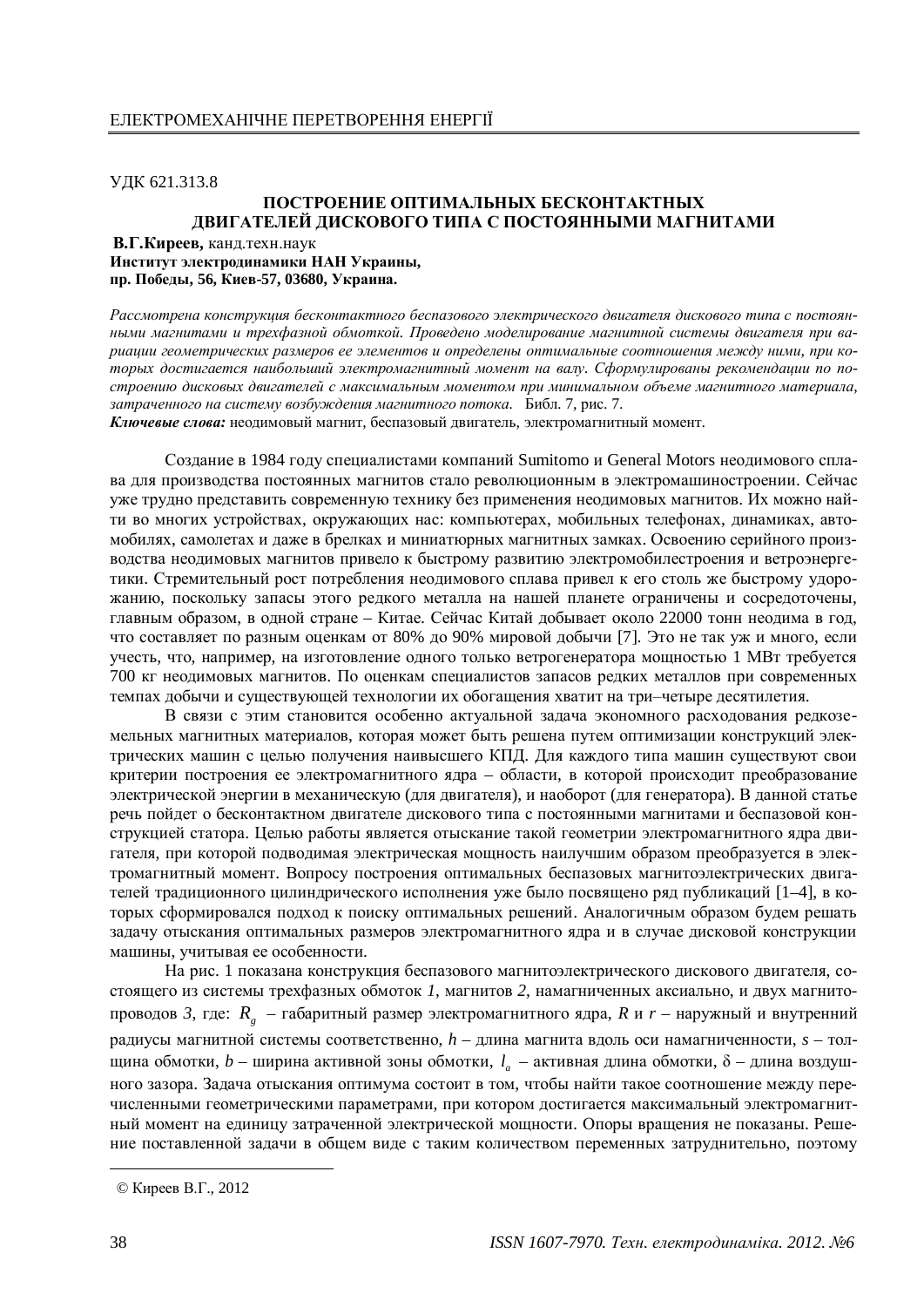введем некоторые допущения и ограничения, которые создадут базу для сравнения различных вариантов расчета момента при вариации геометрии электромагнитного ядра.



Pис. 1

Примем условие постоянства потребляемой электрической мощности P=const и зафиксируем габаритный размер электромагнитного ядра  $R_g$  =const. Предполагаем также, что рассеиваемая в обмотке активная мощность и напряжение питания *U* постоянны. Откуда следует, что ток в обмотке *I*=const и ее активное сопротивление  $R_a$  =const. Скорость вращения ротора не влияет на конфигурацию магнитной системы, поэтому будем рассматривать только пусковой режим, когда ротор не вращается, а значит, отсутствует ЭДС. Беспазовая конструкция дисковой машины предполагает размещение обмотки в зазоре между магнитом и магнитопроводом или между двумя магнитами (рис. 1). Такая компоновка требует применения только высококоэрци-

тивных магнитных материалов, которые характеризуются низкой магнитной проницаемостью, приближающейся к магнитной проницаемости воздуха. Относительная магнитная проницаемость неодимовых магнитов лежит в пределах 1,04–1,08. Поэтому магнитная цепь для потока магнитной индукции, вызванного протеканием тока в обмотке, облалает большим сопротивлением, что обуславливает малое индуктивное сопротивление обмотки. Эта особенность беспазовых машин позволяет пренебречь реактивными потерями в обмотке ввиду их малости по сравнению с активными потерями. В рамках данной статьи не рассматривается задача оптимизации машины в ограниченном объеме. Лимитируется только радиальный габарит двигателя. В связи с этим, толщина магнитопроводов может быть неограниченной, что исключает возможность их насыщения.

Для проведения вариантных расчетов двигателя зададимся габаритным размером  $\ R_{_g}$  =70 мм. Исходя из выбранной конструкции двигателя, сократим количество переменных, определив взаимозависимость некоторых геометрических параметров:

- активная длина обмотки 
$$
-l_a = R - r;
$$
 (1)

— наружный радиус магнитной системы 
$$
-R = R_g - b - s - 1;
$$
 (2)

— ширина активной зоны катушки —  $b = 2(r - s) \sin(\pi / 6 p);$  (3)

 $-$  ллина срелнего витка катушки  $-$ 

$$
l_{sr} = 2(l_a + b + 1) + (R + s + b/2 + 1)\pi / p + 2(r - s - b/2 - 1)\sin(\pi/2p),
$$
\n(4)

где *р* – количество пар полюсов. Технологический зазор между обмоткой статора и магнитами ротора примем равным 0,5 мм с каждой стороны, тогда величина суммарного воздушного зазора  $\delta = s + 1$ . Длину магнитов, установленных на нижнем и верхнем магнитопроводах, считаем одинаковой и равной h.

Общее выражение для электромагнитного момента от токов в трехфазной обмотке имеет вид

$$
M = 4B_{\delta} I w l_a p R_{sr} , \qquad (5)
$$

где  $R_{sr} = (R - r)/2$  – среднее плечо приложения силы,  $w$  – количество витков в одной катушке,  $B_{\delta}$  –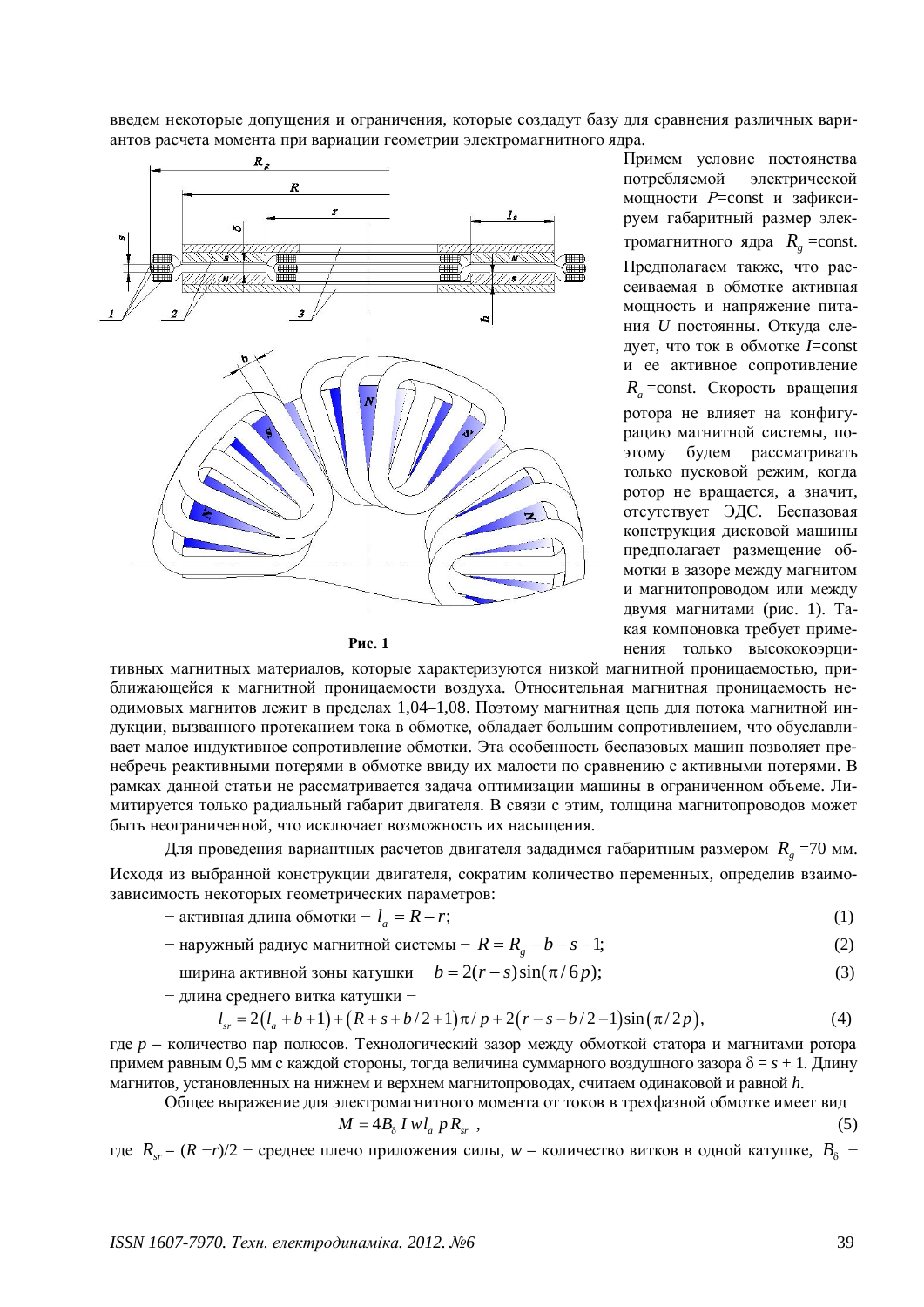средняя величина индукции в объеме зазора, заключенном между полюсами магнитов. Выразим количество витков в обмотке через геометрические размеры катушки

$$
w = k_{\rm s} b s / S_{np},\tag{6}
$$

где  $k_{_3}$  – коэффициент заполнения паза медью,  $S_{_{np}}$  – сечение провода по меди. Количество витков *w* может быть также определено через активное сопротивление обмотки  $R_a$ , которое, в соответствии с принятыми условиями постоянства рассеиваемой мощности и отсутствия вращения, может быть выражено через ток в обмотке и мощность двигателя  $R_a = P / I^2 = 2 p \rho l_{sr} w / S_{np}$ , откуда

$$
S_{np} = 2I^2 p \rho l_{sr} w / P, \qquad (7)
$$

где р – удельное сопротивление меди. Подставив выражение (7) в (6), находим

$$
w = I^{-1} \sqrt{P k_s \, \frac{b \, s}{2 \, p \rho \, l_{sr}}}. \tag{8}
$$

Значение электромагнитного момента (5) после подстановки в него выражений (1), (8) принимает вид

$$
M = B_{\delta} (R^2 - r^2) \sqrt{2 P k_s b s p / \rho l_{sr}}.
$$
\n(9)

Анализ формулы (9) с учетом выражений (2) и (3) показывает, что момент является функцией четырех переменных: индукции в воздушном зазоре  $B_\delta$ , количества пар полюсов  $p$ , внутреннего радиуса магнитной системы *r* и толщины обмотки *s*. Причем, индукция  $\, B_{_\delta} \,$ , помимо того, что она зависит от р, *r* и *s*, зависит от длины магнита *h*. Процесс расчета электромагнитного момента для каждого фиксированного значения *p*, *r*, *h* и *s* разобьем на два этапа. На первом с помощью пакета программ Comsol 3.5а для дискретных значений р, r, h вычисляем значение индукции в зазоре при переменной толщине обмотки *s*, и в среде MATLAB 7.0 производим аппроксимацию функции  $B_\delta$  (*s*). На втором этапе для заданных значений p, r и s находим по формуле (10) величину пускового электромагнитного момента с учетом полученных выражений для  $B_\delta\left(s\right)$ .

На рис. 2 показана геометрия магнитной системы дискового двигателя (рис. 1), реализованная средствами пакета Comsol 3.5a.



Так как магнитная система имеет несколько плоскостей симметрии, то рассматривается только половина полюсного деления нижней ее части, а использование в двигателе высококоэрцитивных постоянных магнитов и беспазовой конструкции позволяет пренебречь реакцией якоря и рассчитывать магнитное поле в магнитостатическом приближении без учета тока в обмотке. На границе, проходящей через ось симметрии магнита, принималось условие отсутствия нормальной составляющей индукщии **B** n=0. Для остальных границ – равенство нулю скалярного магнитного потенциала  $V_m = 0$ . Магниты, входящие в состав магнитной системы, имели относительное значение магнитной проницаемости магнитов  $\mu_r = 1,04$  и остаточ-

ную индукцию  $B_r = 1,2$  Тл. Вследствие отсутствия насыщения магнитопроводов их относительная величина магнитной проницаемости принималась постоянной и равной 1000. При моделировании магнитной системы и расчете электромагнитного момента потребляемая мощность принималась равной 100 Вт и коэффициент заполнения катушки медью  $k_{\scriptscriptstyle{3}}$  =0,5.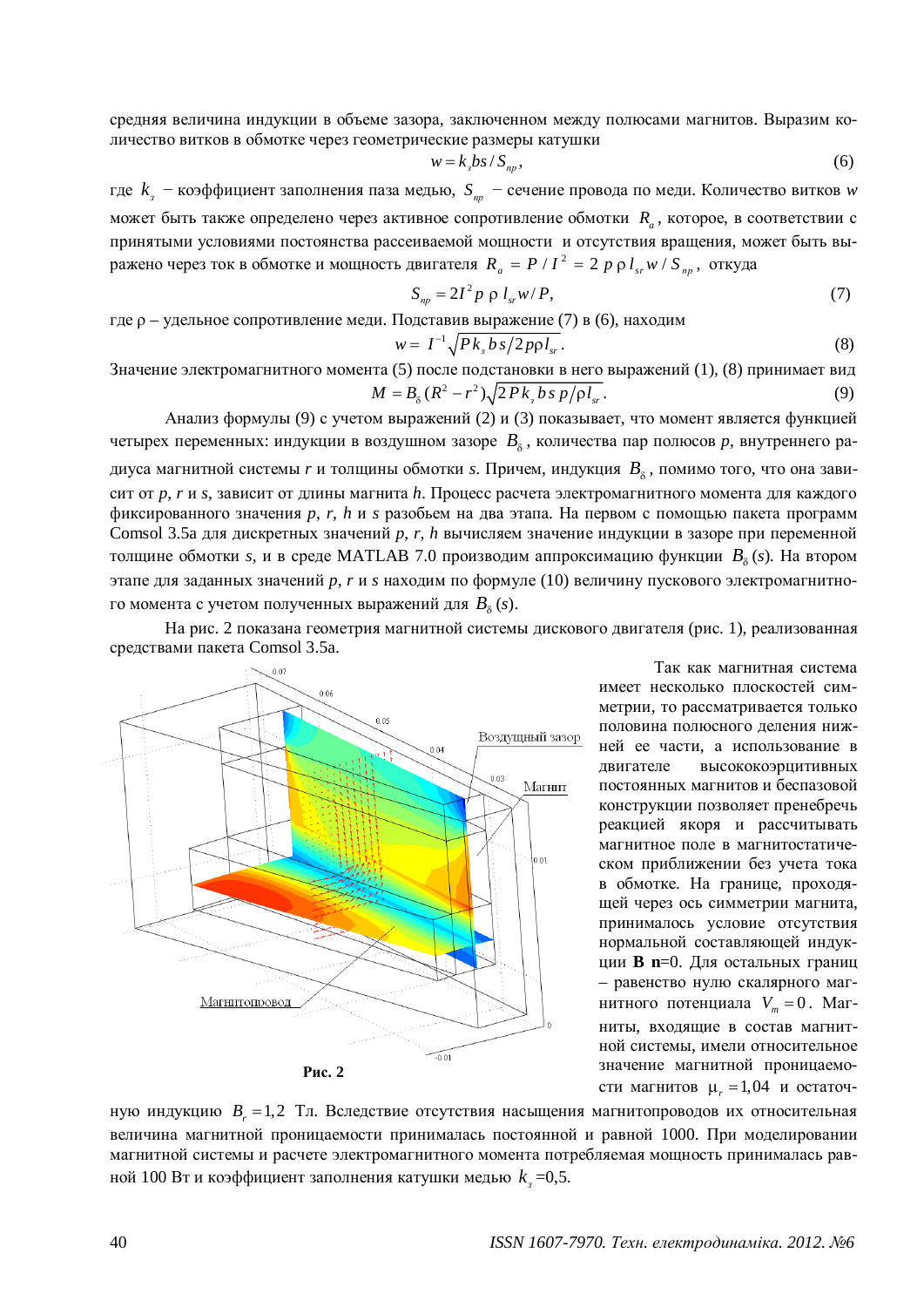Как уже отмечалось, на первом этапе расчета задавался ряд значений *р*, *h* и соответствующая величина внутреннего радиуса *г*. Рассматривались двигатели с  $p=(3; 4; 6; 8; 10; 12; 14; 16; 20)$  и длиной магнитов  $h=(2,5; 3; 4; 5; 6; 8)$  мм. В результате расчетов определялось интегральное и среднее значения z-компоненты магнитной индукции  $B_{\delta z}$  в воздушном зазоре, так как направление оси z совпадает с направлением намагниченности магнитов, и именно эта компонента индукции участвует в создании искомого электромагнитного момента. После обработки массива полученных значений индукции и аппроксимации зависимости  $B_{\delta z}(s)$  дальнейший расчет момента и обработка результатов вычислений проводился с помощью пакета MATLAB 7.0. Для выбранных значений р и h при вариации величин внутреннего радиуса *г* и толщины обмотки *s* по формуле (9) определялся пусковой момент *М* двигателя и находилось его максимальное значение  $M_{\text{max}}$ .

Предварительные расчеты двигателя показали, что значение средней индукции в зазоре слабо зависит от внутреннего радиуса магнитной системы. Изменение радиуса на величину  $\pm 10\%$  приводит к изменению индукции на величину от ±0,2% при  $p=16$  до ±0,8% при  $p=4$ , поэтому диапазон изменения *r* выбирался таким, чтобы погрешность вычисления индукции не превышала 1%. Полученное значение внутреннего радиуса, при котором достигался максимальный момент  $M_{\text{max}}$ , сравнивалось с начальной его ве-





личиной, принятой при моделировании магнитной системы, и если оно не выходило за рамки допустимого диапазона, то расчет считался оконченным, в противном случае, производилась корректировка *r*, и расчет повторялся.

В соответствии с теоремой подобия [5] картина поля в геометрически полобных магнитных системах, т.е., отличающихся только масштабом, одинакова при условии использования одинаковых магнитных материалов. Поэтому для того, чтобы результаты, полученные для конкретного двигателя с заданными геометрическими размерами, можно было бы распространить на геометрически подобные машины, удобно оперировать относительными единицами. На рис. 3 в графическом виде показан один

из вариантов расчета функции  $M(r/R, h/s)$ , отчетливо демонстрирующий наличие единственного экс-Mmax [HM] тремума функции, который наступает

при однозначном соотношении внутреннего *r* и наружного *R* радиусов двигателя, а также отношении суммарной длины магнита 2h к толщине  $66$ мотки *s*.

По результатам расчета всех вариантов была построена зависимость максимального момента от количества пар полюсов *p* и суммарной длины магнитов 2h, показанная на рис. 4. Анализ графика показывает. что для наилучшего преобразования потребляемой электрической мошности в электромагнитный момент на валу необходимо строить двигатель с количеством пар полюсов от 10 до 12 в зависимости от ллины магнита.

Проведенные исследования



позволяют решить наиболее сложную задачу, стоящую перед разработчиком магнитоэлектрических двигателей дискового типа, а именно, выбор оптимальных соотношений между длиной магнита и толщиной обмотки, а также между внутренним и наружным радиусом магнитной системы. На рис. 5,

 $\mathbf{p}$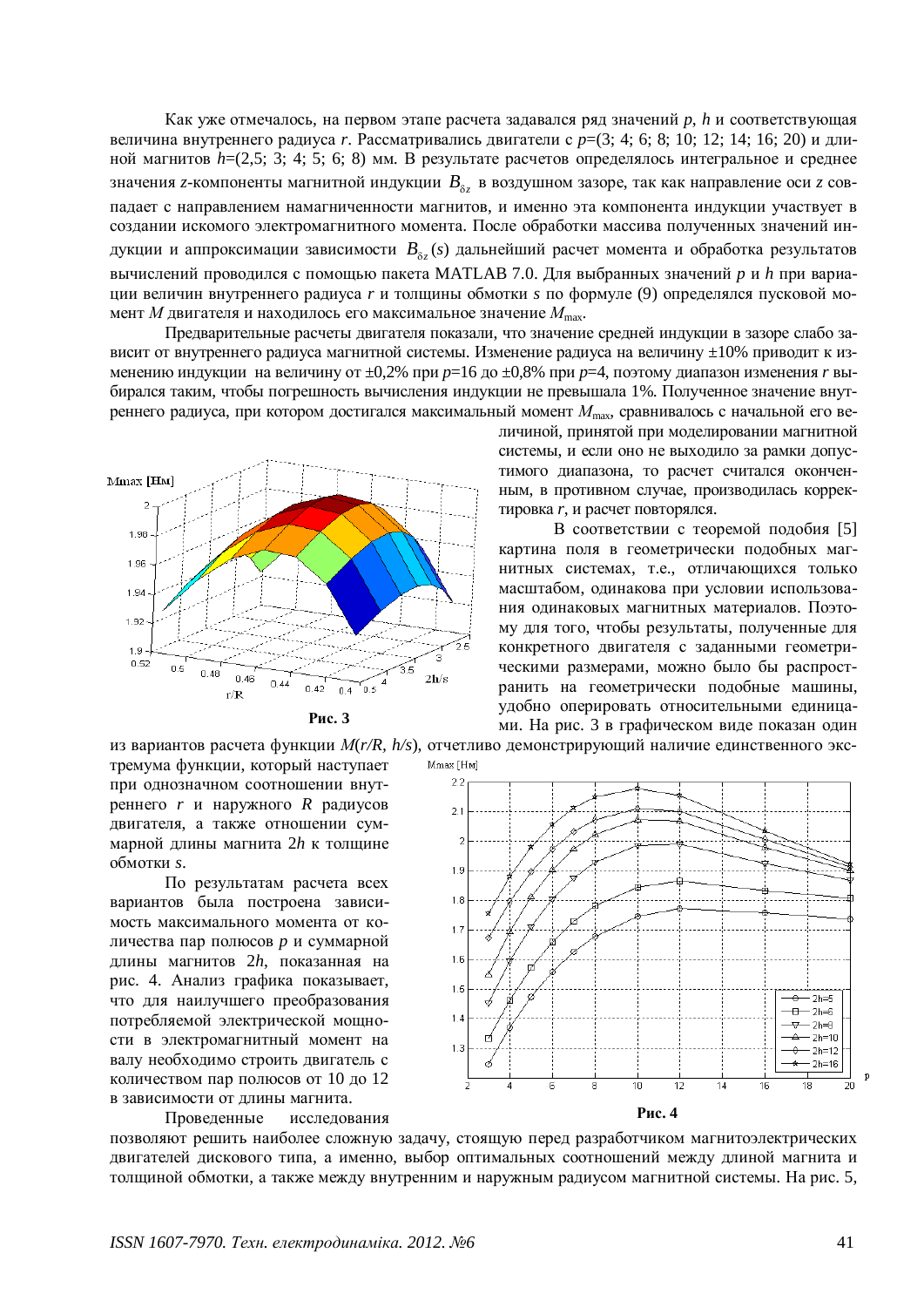*а* показана зависимость толщины обмотки от длины магнита и р, где Ln=s/2h – относительная толщина обмотки,  $Hm = 2h/R<sub>g</sub>$  – относительная суммарная длина нижнего и верхнего магнитов. Значения

*Ln* соответствуют варианту расчета двигателя, обладающего максимальным моментом на единицу затраченной мощности. Из графика следует, что при увеличении числа пар полюсов и длины магнита относительная толщина обмотки уменьшается, причем зависимость носит нелинейный характер. На рис. 5, *б* очевиден также нелинейный характер изменения относительного внутреннего радиуса магнитной системы и отношения внутреннего радиуса к наружному в оптимальной машине.



Благоларя полученным зависимостям существенно упрощается процесс выбора размеров электромагнитного ядра дискового двигателя и проведение предварительного расчета электромагнитного момента, который проводится в следующей последовательности. По габаритному радиальному размеру электромагнитного ядра

машины R<sub>g</sub>, выбранным значениям количества пар полюсов *р* и длины магнита h из графика на рис. 5, б находим внутренний *r* и наружный R радиусы магнитной системы, а из графика на рис. 5, *а* определяем относительное Ln и абсолютное *s* значения толщины обмотки. Для расчета средней величины магнитной индукции в воздушном зазоре используем зависимости, показанные на рис. 6. На заклю-

чительном этапе по формулам (1), (3) и (4) определяем  $l_a$ , *b* и  $l_s$  соответственно, и по формуле (9) нахолим величину электромагнитного момента лвигателя на елиницу затраченной мошности. Проведенные исследования позволили также установить зависимость момента, приходящего-

ся на единицу объема использованного магнитного материала Vm, от относительной длины магнита *Hm* и количества пар полюсов двигателя (рис. 7). Анализ зависимости показывает, что увеличение длины магнита приводит к его худшему использованию. Это объясняется увеличением потоков рассеяния с боковых граней магнитов и, как следствие, необходимостью уменьшения относительной длины воздушного зазора (рис. 5, *а*). Это, в свою очередь, приводит к уменьшению объема активной зоны электромагнитного ядра. Для количественной оценки степени влияния длины магнита на момент были проведены расчеты оптимальных дисковых двигателей с  $p=10$  и длинами магнитов  $h=2,5$  мм и  $h=5$  мм.





**Puc. 6 Puc. 7** 

*ISSN 1607-7970. Техн. електродинаміка. 2012. №6*